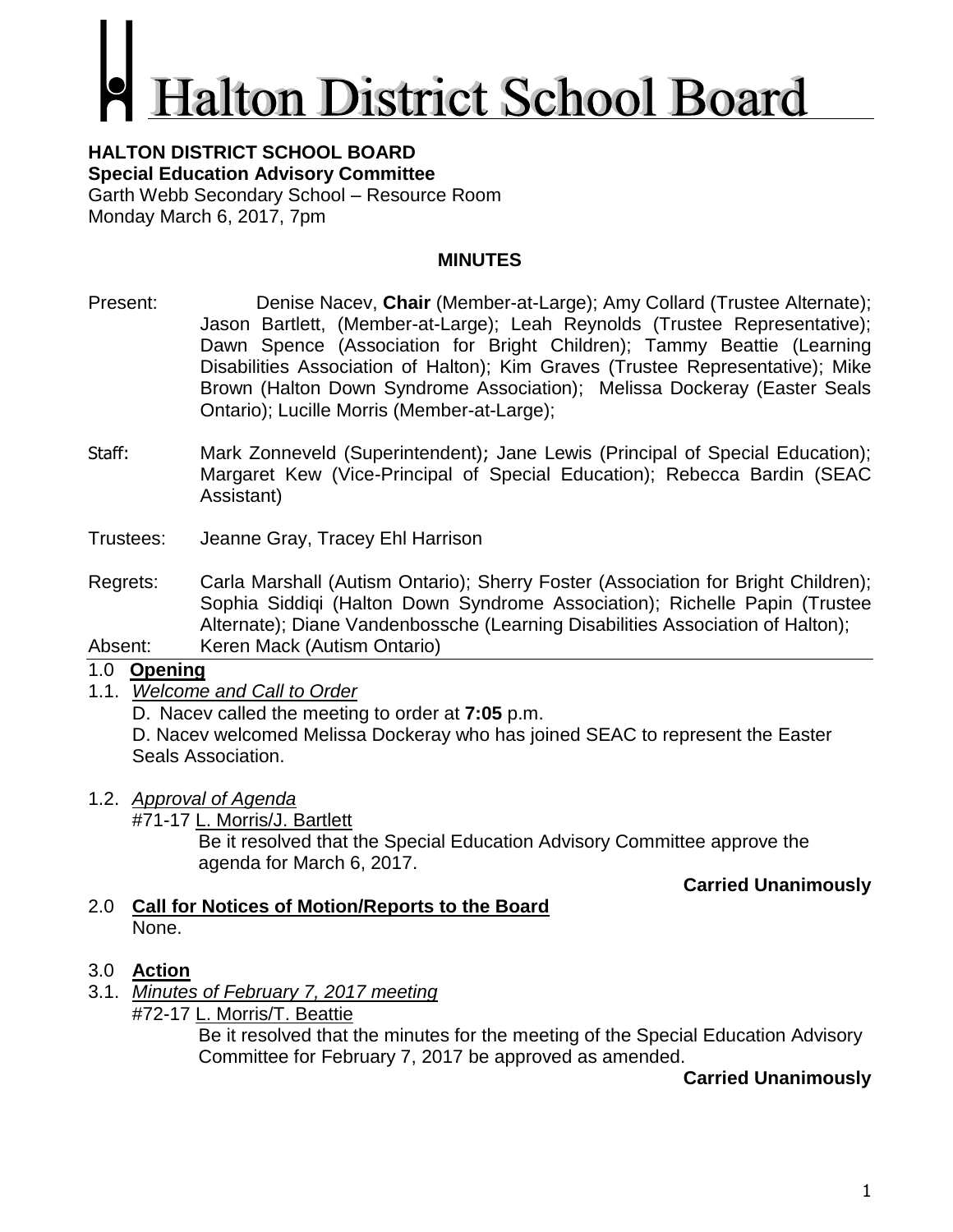#### 3.2. *Presentation/Discussion Sped Ed Review Findings*

D. Nacev presented the highlights and key findings of the Special Education Review. This data was compiled by Arnold Love and Paul Favro, Special Education Review Consultants.

Discussion ensued amongst the members surrounding an understanding of the exceptionalities, non-identified/other exceptionalities and the data brought forward. Questions, suggestions and hypotheses were discussed as to why the data may or may not portray specific information.

M. Zonneveld responded that the data is very new and many questions are being raised. The steering committee has brought forward the question of the make-up of the nonidentified and knowing more about who these students are.

J. Gray would like to know if this data has been gathered in the past and if so, is HDSB trending in a positive way?

M. Zonneveld responded that data to this extent has not previously been gathered and therefore, there is not a baseline to refer back to.

T. Beattie would like to know if a comparison was made between the students' survey responses and the parents' survey responses. Some findings are opposite of the perceptions.

M. Zonneveld responded that these are great questions. This data is very new and will be reviewed and analyzed further. There is a high level of correlation in the data.

T. Beattie stated: LDAH is concerned that the number of students identified with Learning Disabilities decreased as non-identified increased. Why the increase for not identifying? We have been told in previous SEAC meetings that majority of students that are not identified fit the learning disabilities profile. We are concerned that the actual number of children with Learning Disabilities not meeting the academic requirements is higher and not being accurately captured.

SEAC has been told that the schools are meeting the needs of students with Non-Identified IEPS. The data collected showed that student achievement in elementary was lowest among Non-Identified (IEP) in reading, writing, and number sense and numeration. This creates concern that we are not meeting the needs of these students, regardless of their learning profile.

M. Zonnveld requested SEAC to forward any questions and details that they would like to share. Any feedback is welcomed so that the data can be reviewed and analyzed further with SEAC's contribution.

M. Zonneveld confirmed that this presentation will be shared with Trustees. These findings have also been shared with staff to review. Recommendations have not yet been discussed or brought forward.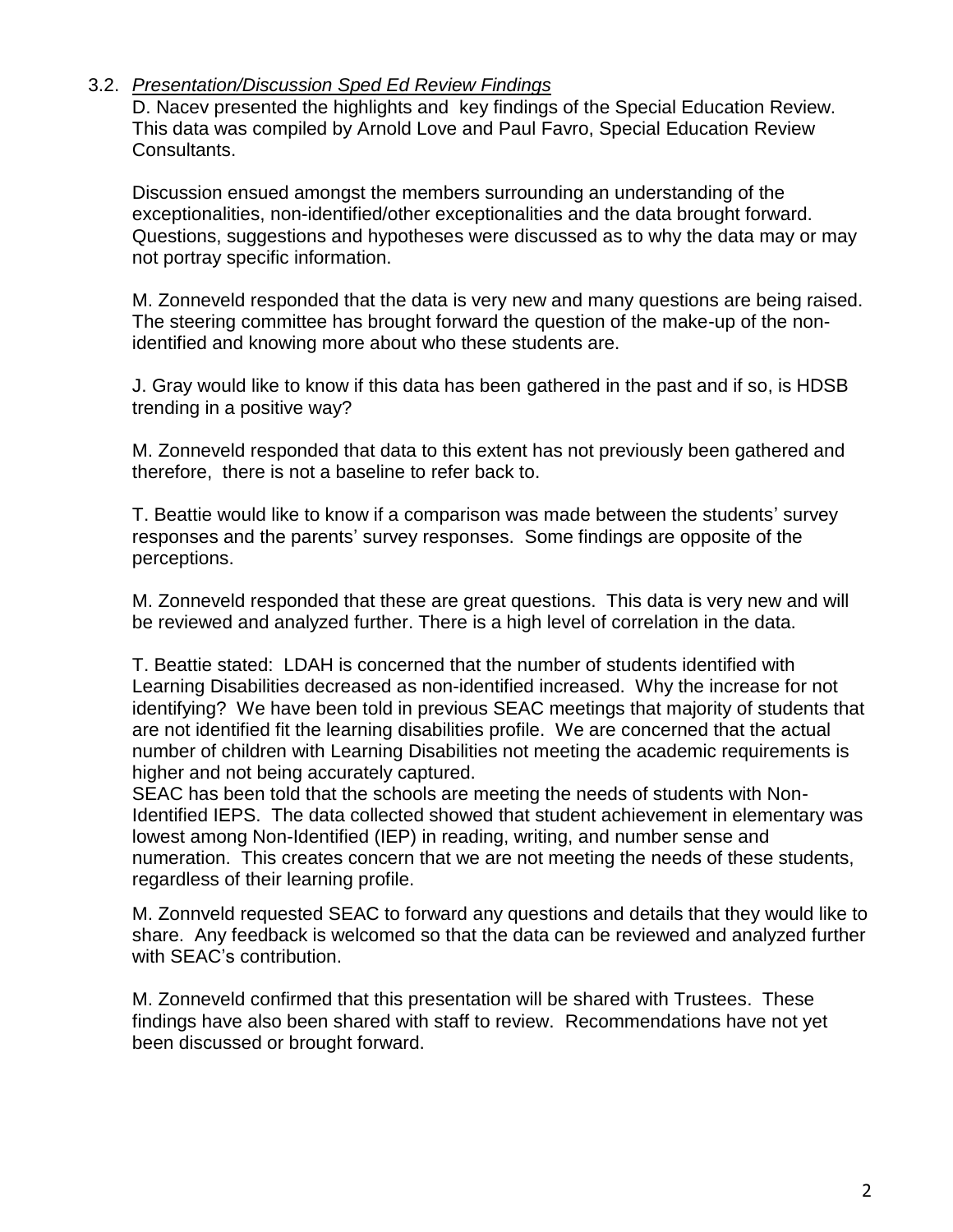# 3.3. *Budget Considerations*

M. Zonneveld mentioned that initially it was anticipated that the review would help guide the budget process but unfortunately, the review is not at a stage that it can provide data to assist at this time in budget discussions.

M. Zonneveld discussed changes coming forward that will be affecting budget decisions. During the provincial negotiations, unions negotiated 4% compensation increase along with an increase to Special Education staffing.

At this time, the Board is unaware of the final funding amount that will be granted by the province to HDSB to cover these costs. Due to these circumstances, the Board has chosen to hold off any budget discussions or decisions until this is finalized. As it currently stands, HDSB Special Education is required to continue with a \$2 million reduction for the 2017/2018 school year and has an outstanding carryover of approximately \$1 million in reductions from the 2016/2017 school year. M. Zonneveld reported that the Board is waiting to see if the provincial funding amount will offset the current phase of reductions encountered from the GSN?

J. Bartlett questioned if the budget approval will continue to have the same timelines and be compressed because of the delay in details from the province?

M. Zonneveld responded that timelines will remain the same and additional SEAC meetings may be scheduled as information is available.

## 4.0 **Questions from the Public**

None.

## 5.0 **SEAC Discussion/Question Period**

D. Nacev provided SEAC with an update on this year's Special Education Track Meet and mentioned that it is the  $30<sup>th</sup>$  anniversary of the meet. The Optimist Club will be providing and serving the food. The meet will take place at Garth Webb Secondary School, Oakville on June  $16<sup>th</sup>$ . The rain date is set for June 21<sup>st</sup>.

T. Beattie announced that the pro grant is opening for applications.

The following questions were brought forward by HDSA. M. Zonneveld and J. Lewis addressed questions where applicable. Further review/clarification may be required and could be discussed directly with M. Zonneveld.

- 1) Could we please have a progress report on the EA Allocation Process Review recommendations? Are any of the recommendations being implemented as part of the EA allocation process that is happening now? M. Brown would like to know how the parent voice is being addressed. M. Zonneveld responded that this is being incorporated through school communication strategies.
- 2) We've heard from families that they are accessing CCAC services (OT) in kindergarten. Has there been a change to how CCAC services are accessed? (Students used to have to wait until grade 1 to apply).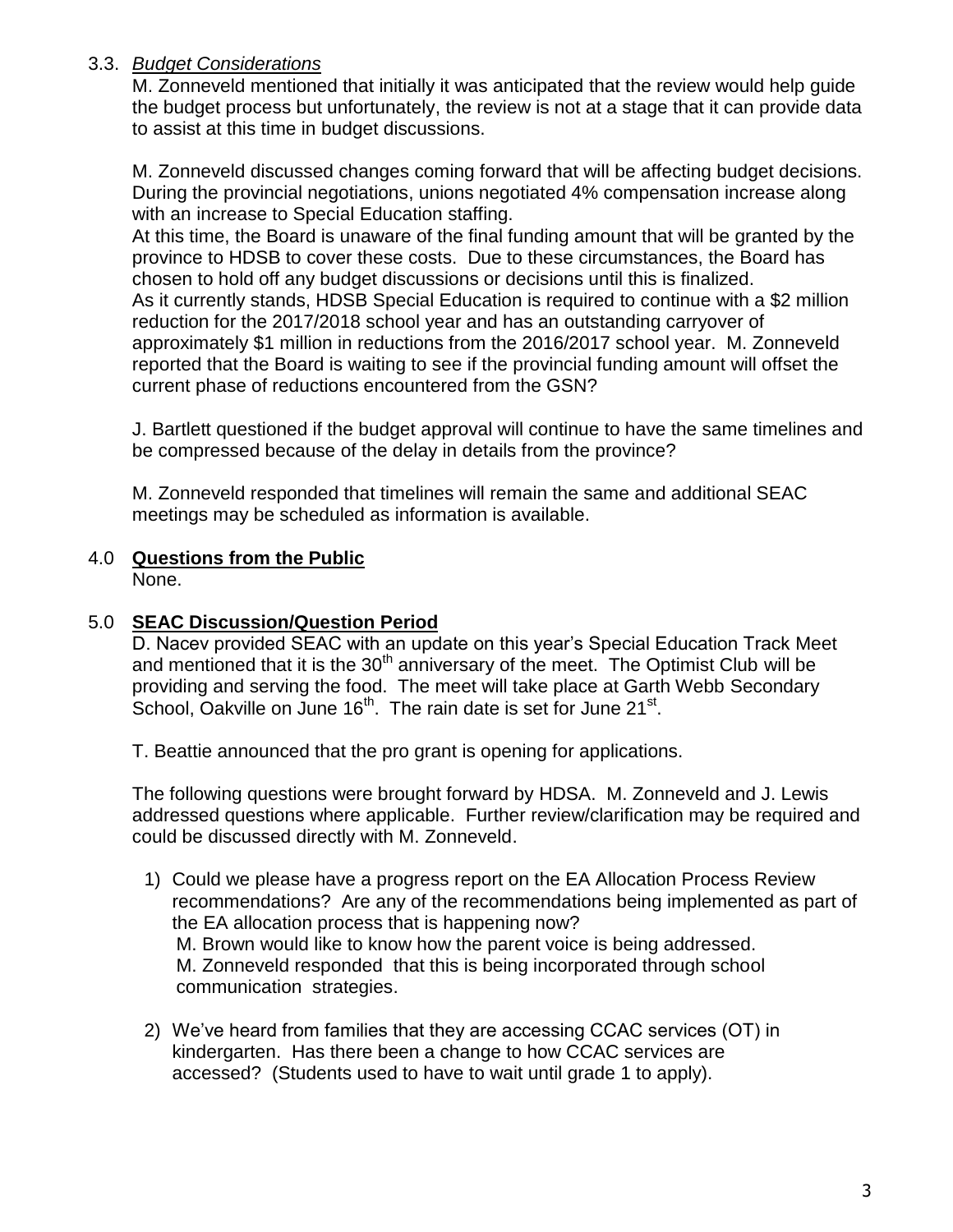M. Zonneveld Responded that the process for accessing CCAC services has not changed.

- 3) Our association has concerns over the name given to the "Employability Skills Certificate". It brings to mind a time when our families were told that their kids were "unteachable". Could this name be changed to "Employment Skills Certificate"? M. Zonneveld responded that staff are considering a name change for this certificate program. Any proposed change will be shared with SEAC, and will include an opportunity for feedback.
- 4) Parents considering a Life Skills placement are still being told that they are not allowed to see the exact class that their student would go to. As stated in the Special Education Plan, and as discussed at SEAC for many years, parents are allowed to see the recommended class before making a decision. Can a message be sent out to all principals and SERTs to clear this up? J. Lewis responded that this was discussed with IPLS and they could not come up with an instance that a location visit could not be accommodated. This would be very rare circumstances if this was to occur.
- 5) HDSA would like to follow up on getting real money for use in Life Skills and CPP classes. Last year (Sept/15) we asked about this and were told there was a possibility. Many Life Skills and CPP classes go to the grocery store on a regular basis to buy the food that they will cook with. Instead of having kids handle real money, schools have accounts with grocery stores and the transacting is done by the teacher who has to sign for it. Managing real money is a key skill that is on the IEPs of many students in these classes. Students need practice with money in real life situations. Especially for high school students who will be out in the world in a few years, learning to handle money is a fundamental skill that they are going to need. Has there been any progress made in getting real cash to teachers in these classes so they can be properly equipped to teach money skills to their students? M. Zonneveld responded that this question was raised last year and staff inquired again with Business Services about options. Staff are not able to use real money in these situations. Students will be given ample opportunities to learn how to handle money in Life Skills and CPP classes.
- 6) We have heard of an email that went out to all schools telling staff not to open or close vehicle doors, unbuckle seat belts, or help students into or out of their vehicles, as these things pose a safety risk for staff. The drivers are supposed to stay in their seats. Could you please give us details about this email and explain who is helping the students who need help? M. Zonneveld responded that students who require assistance to enter and exit vehicles will continue to be supported by staff.
- 7) Can SEAC have a copy of the IPRC Waiver letter that is going out to families? M. Zonneveld responded that this document has been added to the 2017 Special Education Plan.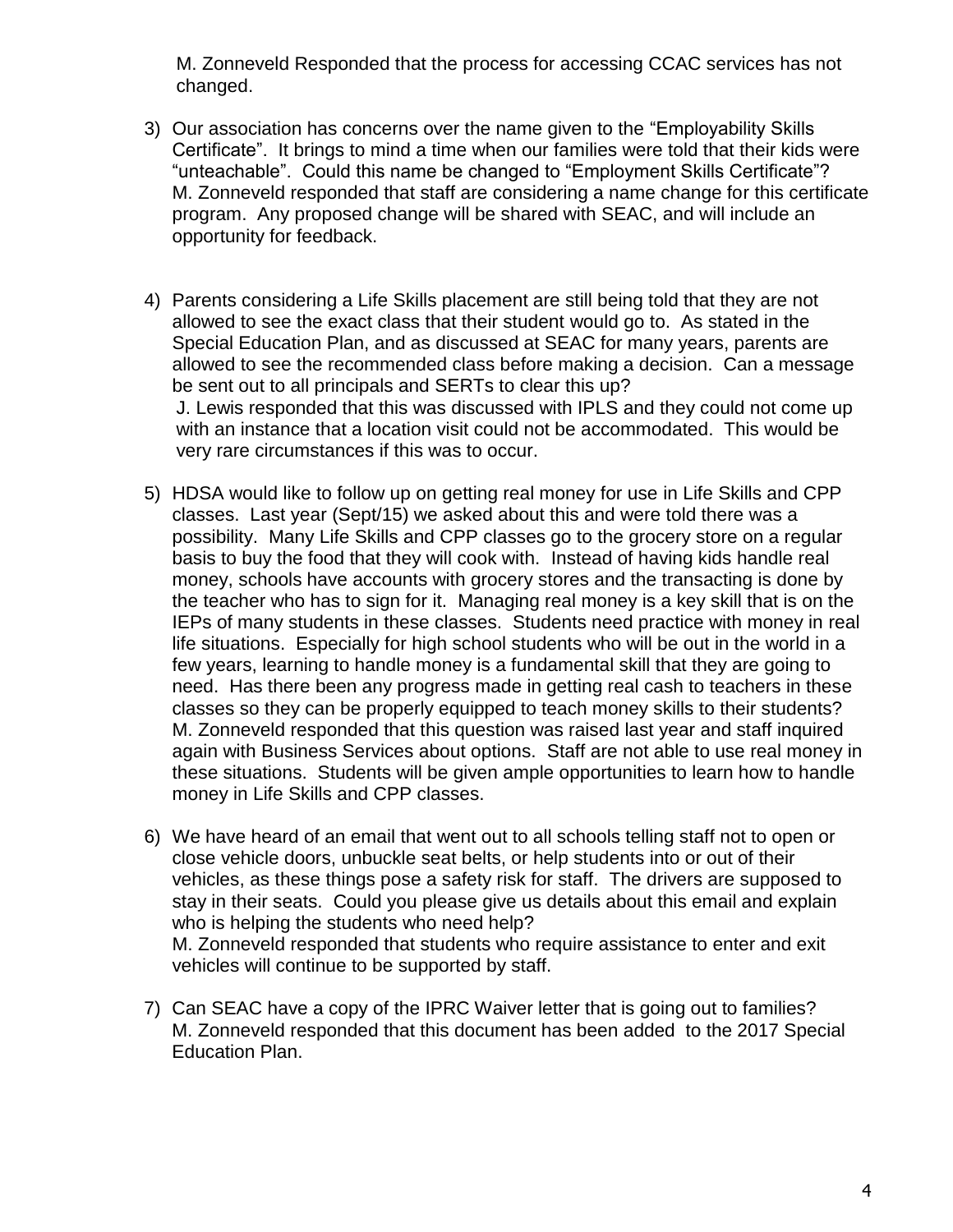# 6.0 **Communication to SEAC**

6.1. *Superintendent's Report – March 2017* **SEAC Superintendent's Report - Mar. 6, 2017**

## **1.** White Oaks SS Community Pathways Program (CPP) Expansion

Oakville students currently on the Employability Skills Certificate (ESC) pathway attend the CPP at White Oaks SS, while students on the Community Skills Certificate (CSC) pathway attend TA Blakelock SS. With enrolment continuing to rise, and in line with the recommendations from the Life Skills Review, the CPP at White Oaks will be expanded to include ESC and CSC pathways effective Sept 2017. Staff are in the process of determining the boundaries for CPP for both schools. Staff are also looking into expanding the CPP at TA Blakelock to include the ESC pathway in the near future.

### **2.** Self-Contained Classes for 2017-18

Staff are tracking students coming through SRT and IPRC to determine the need for selfcontained classes in September throughout the system. Classes that open, close or move will be determined as quickly as possible with schools and parents informed and appropriate transition plans developed and implemented. SEAC will be informed of these changes as they are finalized.

### 3. Trauma Sensitive Schools Training

Training was provided last week for schools across the board in Trauma Sensitive Schools. There has been great demand for this as schools become more aware of students with this background and the value of the training. Further training opportunities are being offered during staff meetings, lunch and learns, and on PA Days.

#### 4. March Break Assistive Technology Camps

AT Camps are being offered at Robert Bateman HS during March Break. Four half day camps are running for students in grades 2-8.

### 5. Building Our Foundation Conference

This year Mental Health and Safe Schools are joining forces in hosting the Building Our Foundation Conference on Friday, April 7 at the Oakville Convention Centre. Our guest speaker this year is Dr. Bruce Ferguson and SEAC members are welcome to join us to hear Bruce from 8:30–10:00. Please let Rebecca know if you plan to attend.

### 6.2 *Association Reports*

LDAH – T. Beattie

- Reading Rocks just finished an 8-week session. All students showed improvements in the 3 targeted areas - sight words, PA/phonics and Fluency. Next session begins the first week in April. We are always looking for students and volunteers. Contact Katie at LDAH.
- Remedial instruction is well into their second half of season. There are only 1 or 2 slots available.
- Conference registration is higher than previous years. We are close to a full house. Early bird rates end this Friday.
- Parent's Lecture Series continues to be popular. Parents have requested more information about IEPs and YRDSB waterfall chart, so we are planning on a couple of